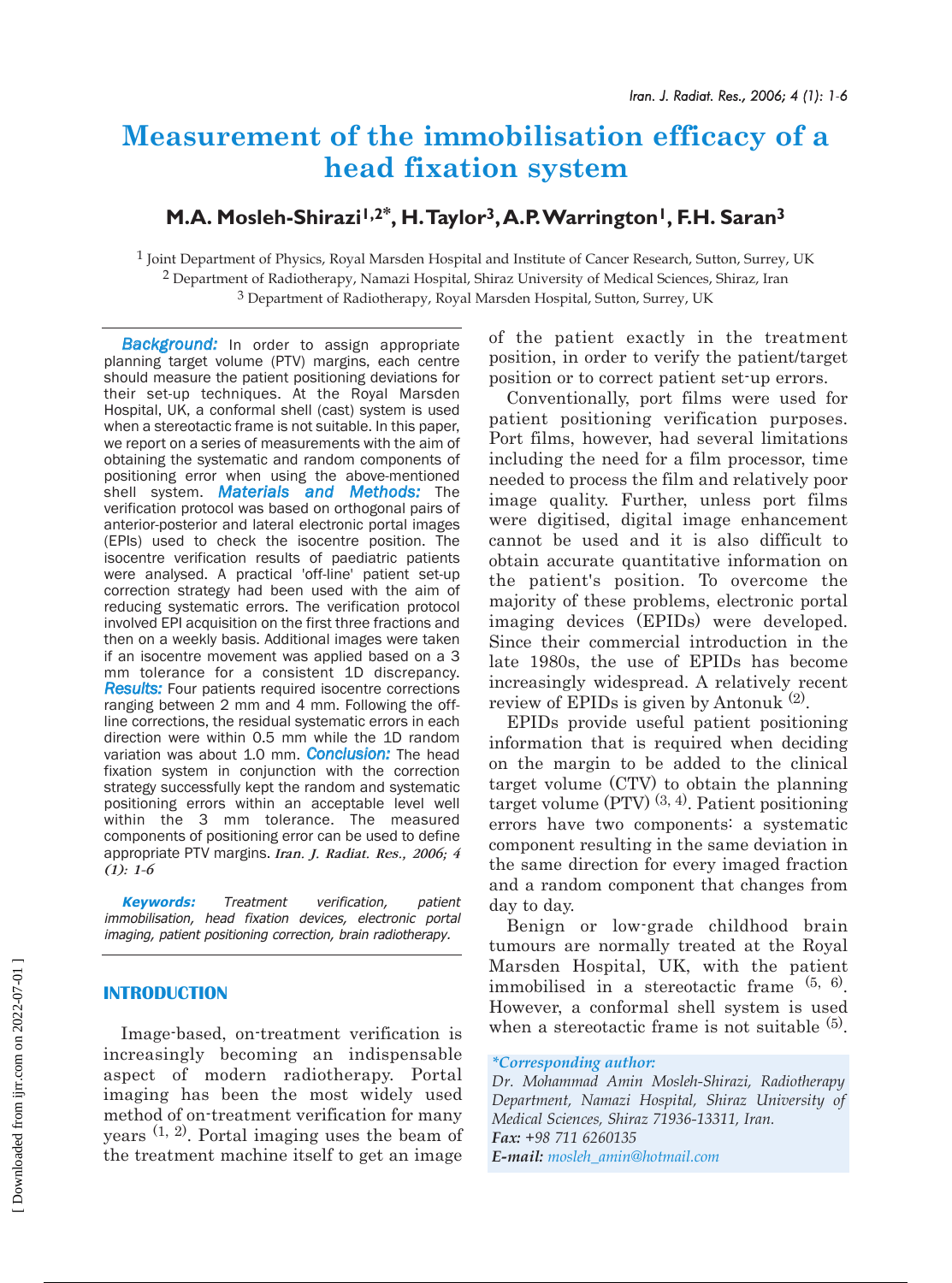### *M.A. Mosleh-Shirazi, H. Taylor, A.P. Warrington, et al.*

In this paper, we report on the reproducibility of patient set-up with the shell, based on orthogonal pairs of anterior-posterior (AP) and lateral electronic portal images (EPIs) used to verify the isocentre position.

The aim of this work was to obtain the systematic and random components of positioning error. The ultimate goal is to obtain a margin, relevant to our patient set-up technique, for adding to the CTV in order to define the PTV.

### **MATERIALS AND METHODS**

Figure 1 shows the conformal shell system comprising a vacuum-formed, clear plastic shell (cast) which extends below the chin to reduce cranio-caudal tilt and a personalised VacFix®bag formed at the mould room session, which extends under the head, neck and upper body. This shell system can be used in conjunction with general anaesthetic (for patients who require them) or for patients who cannot tolerate a stereotactic frame.

The EPIs were acquired and checked using a Cablon Theraview<sup>®</sup>system (figure 2). This



Figure 2. The Cablon Theraview EPID attached to an Elekta SL15 linear accelerator.



Figure 1. A patient immobilised in the conformal shell system. Also shown is the high-precision, in-house blocking system attached to the head of a linear accelerator.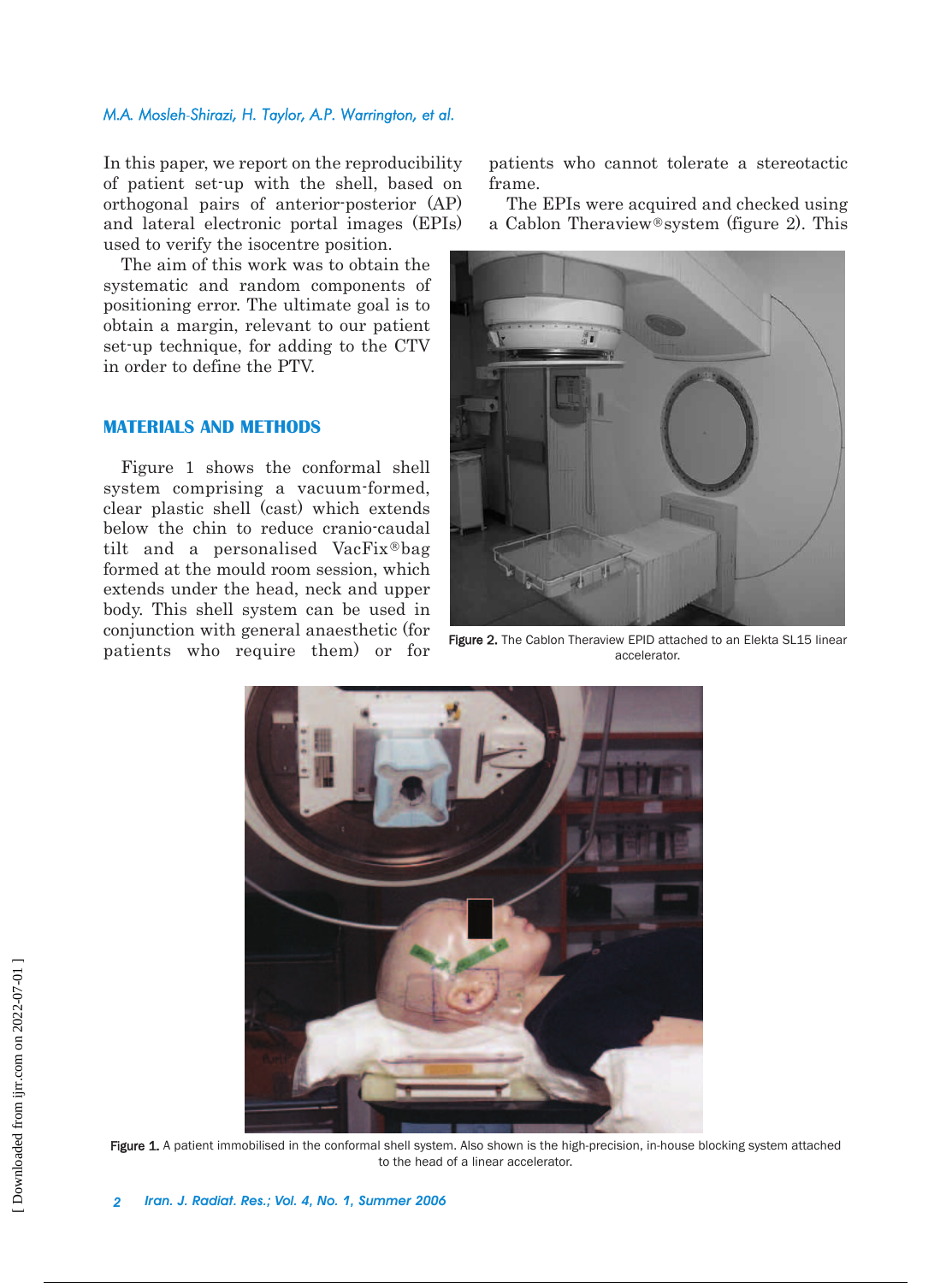### *Immobilisation efficacy of a head fixation system*

EPID uses a metal-plate-and-phosphorscreen detector, the optical image formed by which is viewed by a camera and lens combination through a 45 degree planar mirror<sup>(2)</sup>.

Figure 3 shows the process of isocentre verification in the case of a right-lateral EPI. In addition to the 1D deviation in each direction, the resultant 2D error in that image is also calculated. At the Royal Marsden Hospital, portal images are checked by the treatment radiographers (therapy technologists) with a review by clinicians at a weekly audit meeting.

The isocentre verification results of fourteen paediatric patients were analysed. Their ages varied between 1 and 16 years old  $(median = 8, mean = 9, standard deviation =$ 5). All patients had 30 treatment fractions. The verification protocol involved EPI acquisition on the first three fractions and then on a weekly basis. Additional images were taken if an isocentre movement was applied based on a 3 mm tolerance for a consistent 1D discrepancy. EPIs were acquired on 8-12 fractions.

The EPIs were checked against digitally reconstructed radiographs (DRRs) directly or





Figure 3. The isocentre verification process using the Theraview software following the user definition of the isocentre position on the reference image. (a) Drawing the anatomical template and dragging it onto the EPI. (b) Matching the anatomical template to the corresponding bony structures in the EPI and the resulting field displacement values computed by the system.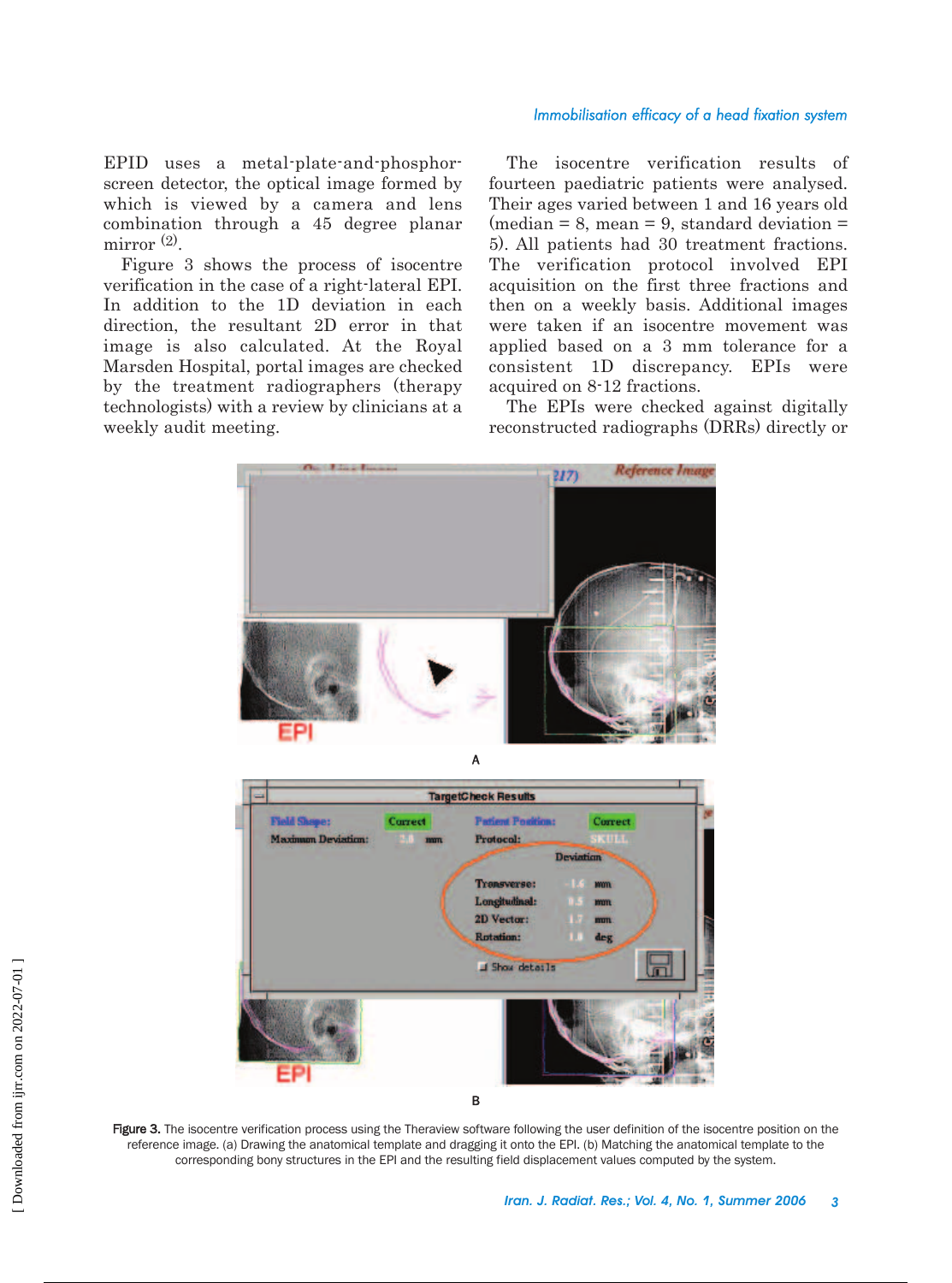### *M.A. Mosleh-Shirazi, H. Taylor, A.P. Warrington, et al.*

versus digitised simulator films, which in turn had been compared with DRRs to remove any systematic errors occurring at simulation. The data presented here includes corrections for systematic differences between DRRs and simulator films.

The data was analysed in three ways:

- 1) The actual treatment verification history including any isocentre corrections gave the overall error, i.e., a measure of the remaining discrepancy from DRR having made corrections for out-of-tolerance errors.
- 2) Deviations about the mean position at each isocentre location gave the random error, a measure of the efficacy of the immobilisation system and the consistency of the treatment machine set-up parameters through a course of radiotherapy.
- 3) Considering the mean of the positions (as opposed to the magnitudes) of the set-up discrepancies relative to DRRs gave the systematic error, i.e., a residual transfer error.

Deviations in 3D were calculated using an average of the cranio-caudal distances from the two beams in conjunction with each AP and left-right value. The quoted plus-orminus figures are 95% confidence intervals.

#### 5 Magnitude of 3D deviation **Overall error**  $\overline{\mathbf{4}}$ Random error  $(mm)$  $\overline{\mathbf{3}}$ Š,  $\times$  $\overline{2}$  $\times$  $\mathbf{\hat{x}}$  $\mathbf{x}$  $\mathbf 1$  $\mathbf{0}$ 9 10 11 12 13 14  $\mathbf{I}$  $\mathbf{2}$ 3 5 6  $\overline{7}$ 8 **Patient number**

Figure 4. Mean 3D overall and random errors for individual patients shown in chronological order.



Figure 5. The 90% percentiles of the individual daily 2D and 3D deviations for random and overall errors.

### **RESULTS**

### *Individual patients*

We first present the results for individual patients. Four out of the fourteen patients (29%) required isocentre corrections, which ranged between 2 mm and 4 mm.

Absolute magnitudes of deviations in 3D for individual patients are shown in figure 4 for both overall and random errors. It can be seen that the mean 3D overall errors for individual patients were within 3.5 mm.

Figure 5 shows the 90% percentiles of all of the individual daily deviations, the values for 2D random and overall errors being 2.7 mm and 3.7 mm respectively. The corresponding 3D 90% percentiles were 3.1 mm and 4.3 mm respectively.

### *Patient averages*

We next present the results averaged over all patients. The mean 1D random error along each principal axis ranged between 0.9 mm and 1.1 mm.

The resulting mean 2D and 3D random errors were  $1.6\pm0.2$  mm and  $1.8\pm0.2$  mm respectively while the overall errors in 2D and 3D were  $2.2 \pm 0.2$  mm and  $2.6 \pm 0.2$  mm respectively (figure 6).

The 90% percentiles of the random component of individual 2D and 3D daily results were 2.7 mm and 3.1 mm respectively.

The residual 1D systematic errors in the AP, left-right and cranio-caudal directions were <0.1 mm, 0.5 mm and 0.3 mm, respectively.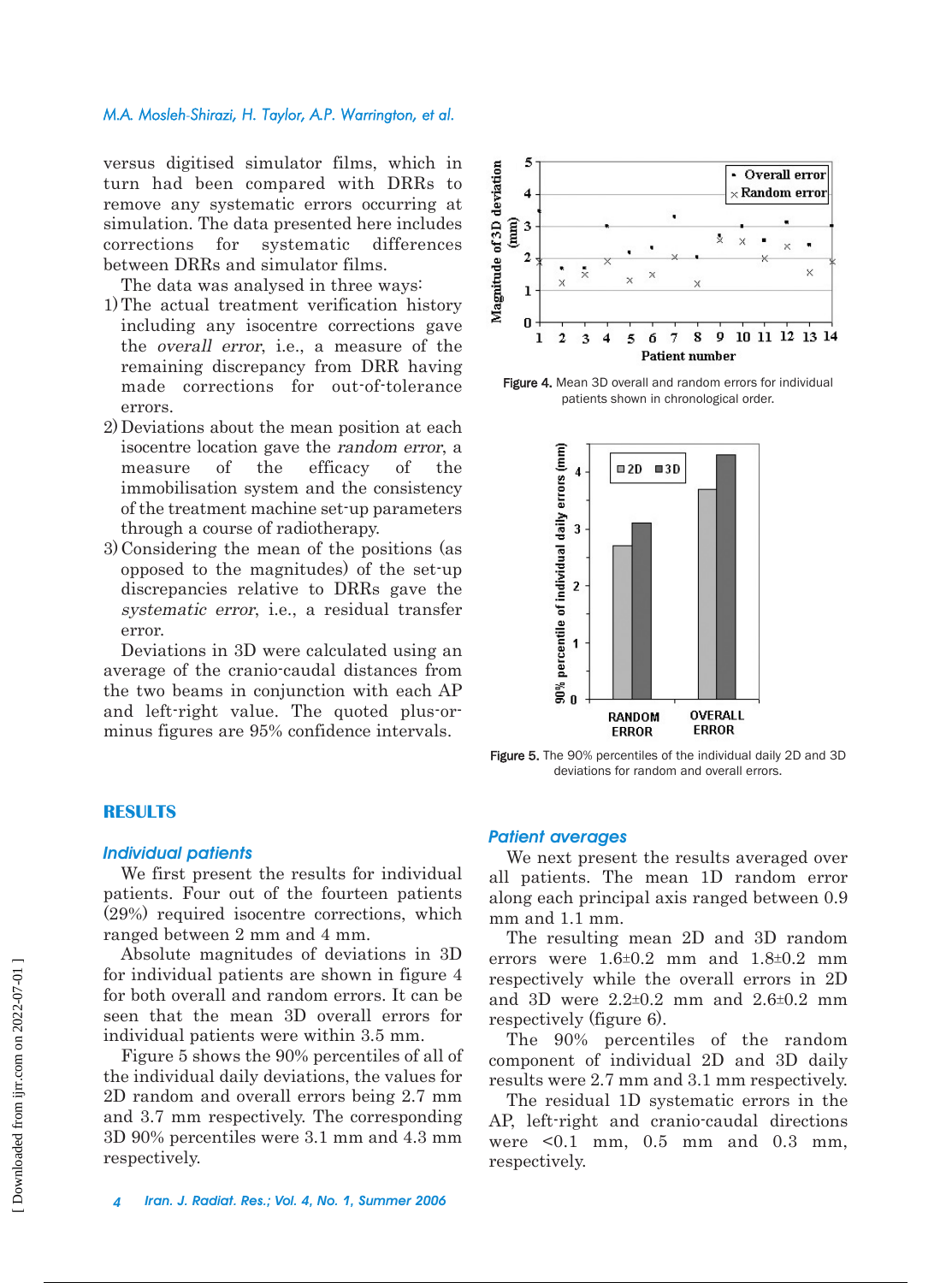### *Immobilisation efficacy of a head fixation system*



Figure 6. Mean 2D and 3D random and overall errors averaged over all patients.

### **DISCUSSION**

We have adopted a patient positioning verification protocol, which checks the position of the isocentre with respect to bony anatomy visible in orthogonal pairs of AP and lateral verification fields. We do not use the actual treatment fields to verify the patient's position for two reasons: (1) The treatment fields for benign and low-grade brain tumours are small and often do not contain much anatomical information, and (2) the treatment beams are usually non-coplanar and approach from oblique angles, which means that any 1D or 2D deviation derived from such images will be difficult to correct for using the movements possible with radiotherapy treatment couches. We, however, check the shapes and sizes of all treatment fields by comparing their light fields against beam's eye view printouts and taking an EPI during the first treatment fraction.

We use an 'off-line' set-up correction strategy, which tries to reduce systematic errors only. Reducing systematic errors has a major influence on the CTV-to-PTV margin required  $(3, 4)$ . In the off-line method, the patient is imaged but the treatment is delivered before analysing the images, which is performed after the patient, has gone. The main alternative would have been an 'on-line' strategy, which tries to reduce both systematic and random errors. The on-line method is more time-consuming and difficult to implement in practice as it requires daily imaging and position correction before delivering each treatment.

Our off-line correction strategy was shown here to reduce the systematic error to within 0.5 mm, which is acceptable. Possible sources of systematic errors may be patient-related (e.g., change in weight, length of hair, thickness of clothing) or hardware-related (e.g., differences in the set-up of the immobilisation system between CT/simulator and treatment units).

Following this off-line correction strategy, the random variations of about 1.0 mm in each direction were shown to be larger that the residual systematic errors. However, the impact of random errors on dose distribution (and therefore probably treatment outcome) is smaller than that of systematic errors  $(3, 4)$ because a random deviation on one fraction may compensate for the random error from the previous day to some extent.

The mean 2D random error and 90% percentile were within 0.2 mm of those measured on treatment field images for a previous group of patients treated in the shell  $(5)$ , showing consistency with time.

This study is as an audit of our paediatric patients' set-up variability and the immobilisation efficacy of our head fixation system. Both simulator images and DRRs were used as reference images for comparison with EPIs because the two types of images had previously been studied and found to produce similar results (7).

In order to assign appropriate CTV-to-PTV margins, each centre should measure the patient positioning deviations for their set-up techniques. This paper demonstrated the methodology and presented the results of such a set of measurements. The measured components of positioning error can be used to define appropriate PTV margins.